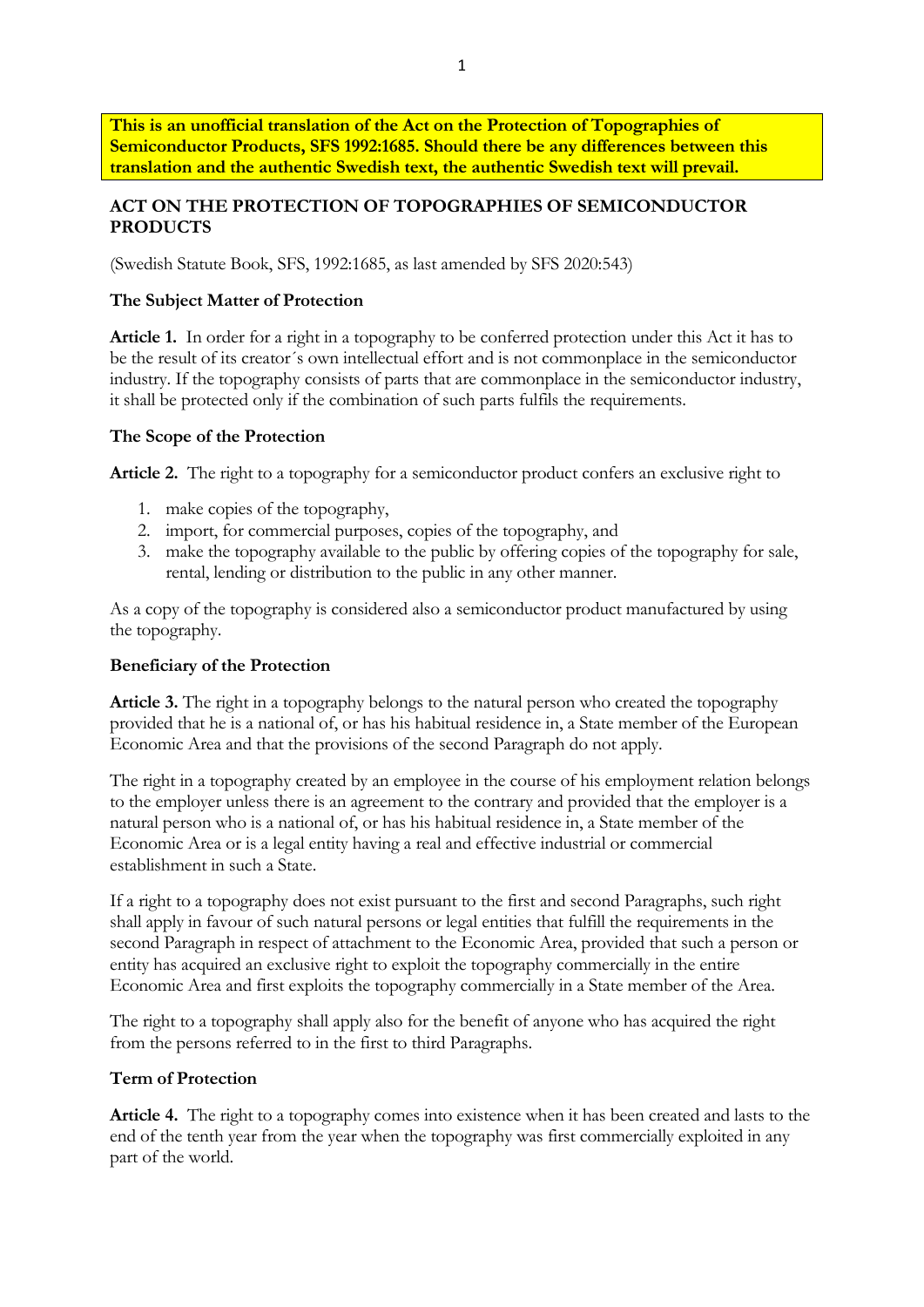The right expires fifteen years from the end of the year when the topography was created, if it has not yet, within that time, been commercially exploited.

## **Limitations on the Protection**

**Article 5.** Notwithstanding the provisions in Article 2 copies may be prepared of the topography exclusively for teaching about, or analysis of, the topography. Single copies may also be prepared for private use.

Copies prepared pursuant to the first Paragraph may not be used for any other purposes.

**Article 6.** The right to a topography does not extend to copies of topographies distributed to the public within the European Economic Area by the right-owner or with his consent.

**Article 7.** If a copy of a topography forms part of a public document, the copy shall, notwithstanding the provisions of Article 2, be made available as prescribed in Chapter 2 of the Freedom of the Press Act.

## **Transfer of the Right**

**Article 8.** The transfer of a copy of a topography does not include a transfer of the right to the topography.

If the party holding the right to a topography has granted a right to someone else to exploit the topography commercially (license), this person may further transfer the right only if an agreement has been concluded to that effect. It the license forms part of a business activity, it may, however, be transferred together with the transfer of the business activity or part of it.

## **Criminal Liability, etc.**

**Article 9.** Anyone who intentionally or by gross negligence commits an act which infringes the right pursuant to Article 2, is punishable for topography violation with a fine or imprisonment for up to two years.

If the violation was committed intentionally and is considered serious, the person is punishable for serious topography violation with imprisonment for a minimum of six months up to a maximum of six years. When assessing whether the violation is serious, particular consideration has to be given to whether the act concerned

- 1. has been preceded by particular planning,
- 2. was part of criminal activities conducted in an organised form,
- 3. was conducted on a large scale, or
- 4. was otherwise of a particularly dangerous nature.

Anyone who has violated an injunction issued with a penalty of a fine pursuant to Article 9 b, must not be held liable for infringements covered by the injunction.

Responsibility is assigned under Chapter 23 of the Criminal Code for attempting to commit or preparation of topography violation or serious topography violation.

The prosecutor may initiate a prosecution for violations only if the prosecution is motivated for being in the public interest. Act (2020:543).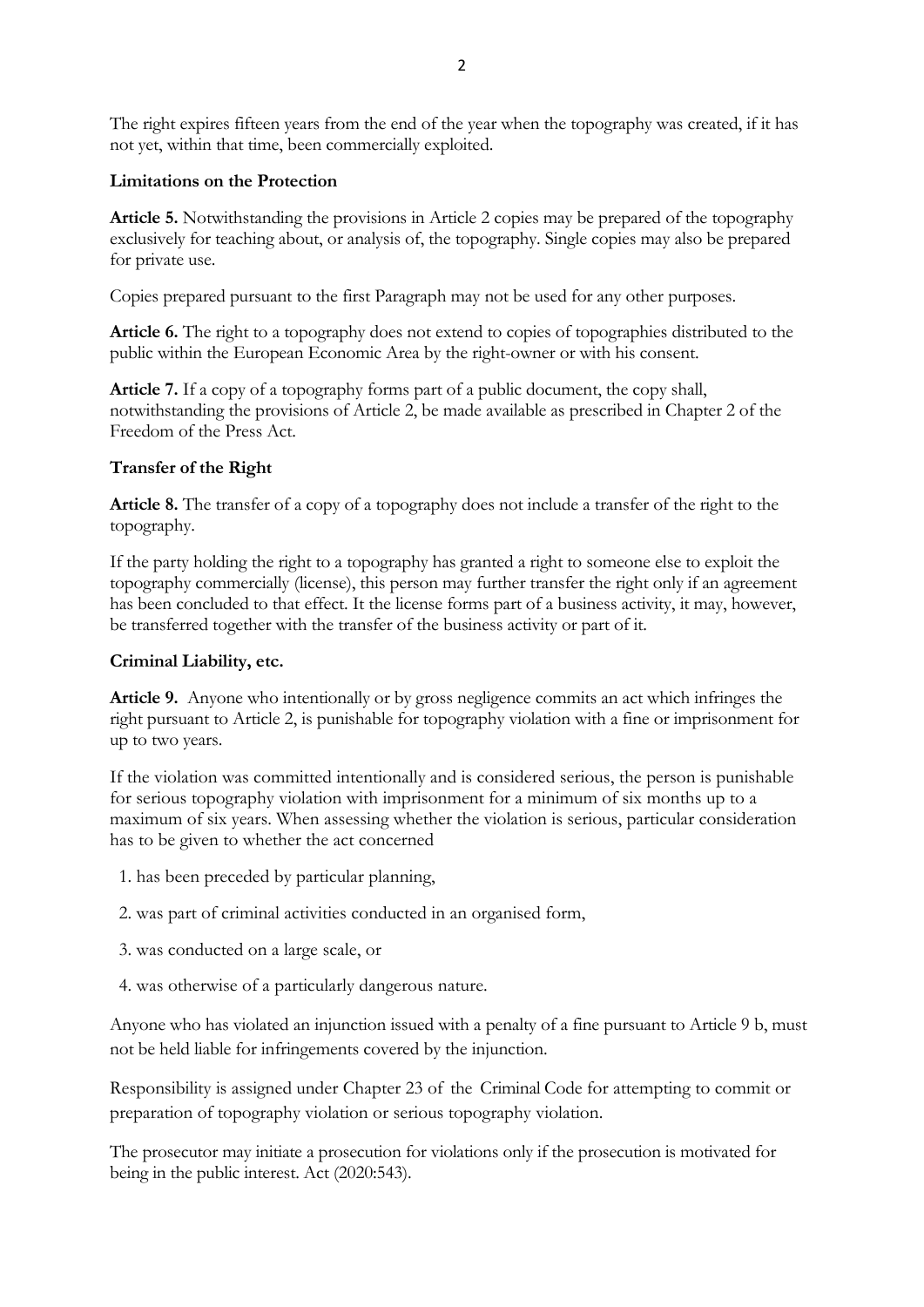**Article 9 a.** Property in respect of which a violation exists pursuant to Article 9 shall be declared forfeited, if this is not obviously unreasonable. Instead of the property itself, its value may be declared forfeited. Also profits from such a violation shall be declared forfeited, if it is not obviously unreasonable. The same applies to what someone has received as compensation for costs related to such a violation, or the value of what has been received, if the act of receiving constitutes a violation pursuant to Article 9.

Property used as an implement in respect of a violation under Article 9 may be declared forfeited, where this is necessary for the prevention of violations or where there are otherwise special reasons. The same applies to property intended to be used as an implement in respect of a violation under Article 9, if the violation has been completed or has constituted a punishable attempt or a punishable preparation. Instead of the property itself, its value may be forfeited. Act (2005:304).

**Article 9 b.** Upon a claim by the holder of the topography or by a party that, pursuant to a license, has the right to exploit the topography, the Court may issue an injunction with a penalty of a fine, prohibiting a party that commits, or contributes to, an act constituting an infringement to continue that act.

If the plaintiff shows a probable cause that an infringement, or a contribution thereto, is taking place and if it can reasonably be expected that the defendant, through the continuation of the act, or the contribution thereto, diminishes the value of the exclusive right to the topography, the Court may issue an injunction, with a penalty of a fine, for the time until the case has been finally adjudicated or otherwise is decided. No injunction may be issued before the defendant has been given an opportunity to respond, unless a delay would entail a risk for damage.

The provisions in the first and second Paragraphs apply also to acts constituting attempts, and preparatory acts, relating to infringements.

An injunction referred to in the second Paragraph may be issued only if the plaintiff deposits a security at the Court for the damage that may be caused to the defendant. If the plaintiff is not capable of depositing such a security, the Court may liberate him or her from it. In respect of the type of security, the provisions of Chapter 2, Article 25, of the Enforcement Code shall apply. The security shall be examined by the Court unless the defendant has approved it.

When the case is adjudicated, the Court shall decide whether an injunction issued under the second Paragraph shall continue to apply.

As regards appeals against decisions under the second or fourth Paragraph and as regards the proceedings in higher Courts, the provisions on appeal against decisions in Chapter 15 of the Code of Judicial Procedure shall apply.

An action for the imposition of a fine is brought by the party applying for the injunction. Act (2016:209)

**Article 9 c.** If the applicant shows a probable cause that someone has committed an infringement of a topography, the Court may order, with a penalty of a fine, one or several of the parties referred to in the second Paragraph to provide information to the applicant concerning the origin and distribution networks for the goods or services in respect of which the infringement has been committed (order to provide information). Such an order may be issued upon a claim by the holder of the topography or by a party that, pursuant to a license, has the right to exploit the topography. It may be issued only if the information can be assumed to facilitate the inquiry into the infringement relating to the goods or services.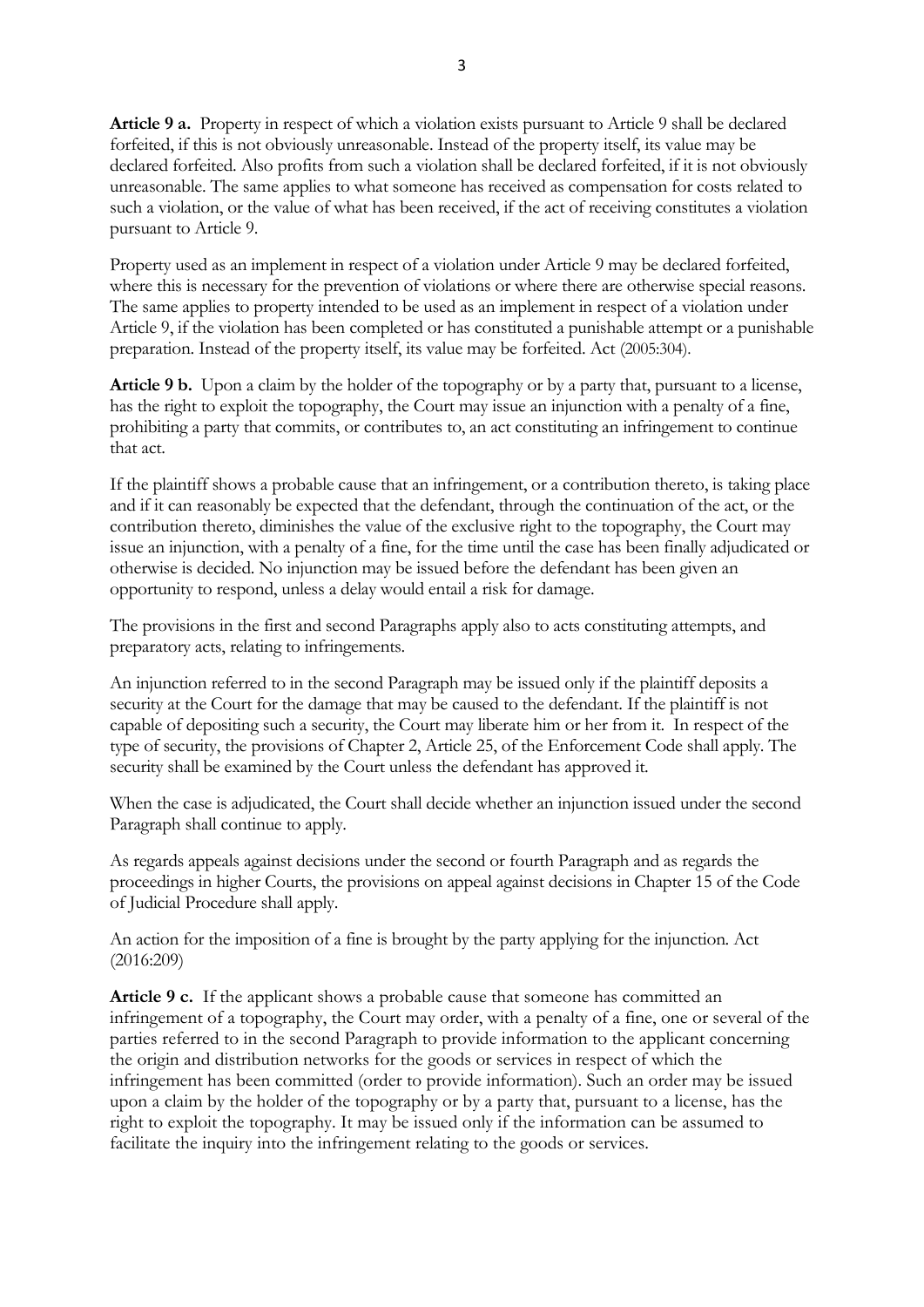The obligation to provide information relates to any party that

- 1. has committed, or contributed to, the infringement,
- 2. has on a commercial scale been exploiting the goods that the infringement concerns,
- 3. has on a commercial scale been exploiting the service that the infringement concerns,
- 4. has on a commercial scale made available an electronic communication service or another service that has been used in connection with the infringement, or
- 5. has been identified by a party referred to in items 2 to 4 as being involved in the production or distribution of the goods, or the making available of the service, that the infringement concerns.

The information about the origin or distribution network of goods or services may, in particular, include

- 1. the names and addresses of producers, distributors, suppliers and others who have previously held the goods or made available the services,
- 2. the names and addresses of intended wholesalers and retailers, and
- 3. information about how much has been produced, delivered, received or ordered and the price fixed for the goods or services.

The provisions in the first to third Paragraphs apply also to acts constituting attempts, and to preparatory acts, relating to infringements. Act (2009:114)

**Article 9 d.** An order to provide information may be issued only if the reasons speaking in favour of the measure outweigh the inconvenience or other harm that the measure would cause to the party against which it is directed or to any other opposite interest.

The obligation to provide information pursuant to Article 9 c does not include information the revelation of which would disclose that the provider of the information or any person closely related to him or her as referred to in Chapter 36, Article 3, of the Code of Judicial Procedure has committed a criminal offence.

The Regulation (EU) 2016/679 of the European Parliament and of the Council of 27 April 2016 on the protection of natural persons with regard to the processing of personal data and on the free movement of such data and repealing Directive 95/46/EC (General Data Protection Regulation) contains provisions limiting the use can be made of personal data received Act (2018:278).

**Article 9 e.** If the claim for an order to provide information is directed against the applicant´s opposite party in an infringement case, the provisions on court proceedings for that case apply. Decisions on orders to provide information may be appealed separately.

If the claim for an order to provide information is directed against a party other than the one referred to in the first Paragraph, the provisions in the Act (1996:242) on Court Matters shall apply. The Court may decide that either party shall bear its litigation costs.

An action for the imposition of a fine may be brought by the party that has applied for the order. Act (2016:209).

**Article 9 f.** Anyone who, pursuant to the provisions in Article 9 c, second Paragraph, items 2 to 5, has been ordered to provide information pursuant to the first Paragraph of the same Article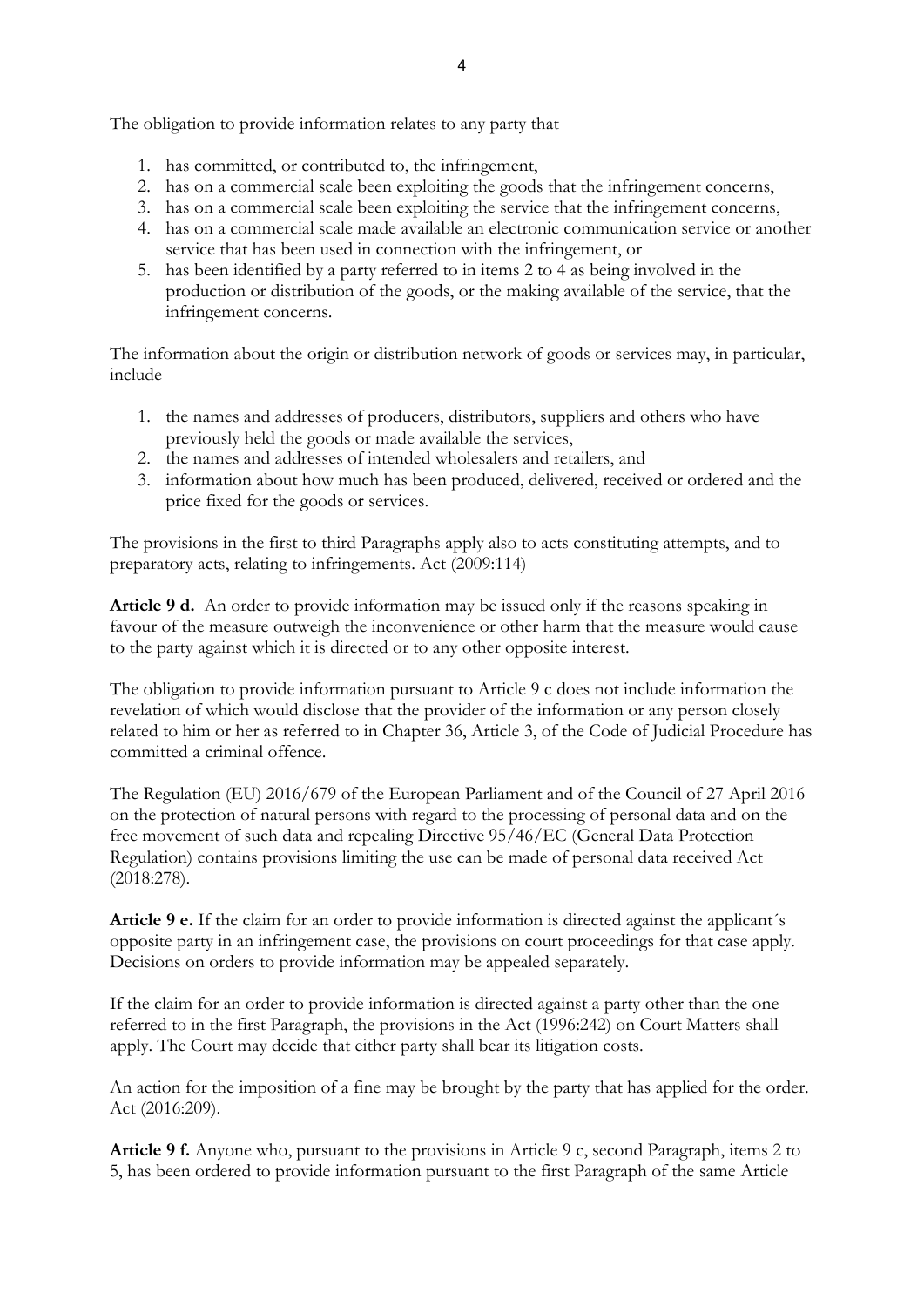has a right to a reasonable compensation for the costs and the inconvenience caused. The compensation shall be paid by the party applying for the order to provide information.

Anyone who makes available an electronic communication service and who has, pursuant to an order to provide information, delivered information referred to in Chapter 6, Article 20, of the Act (2003:389) on Electronic Communication, shall send a written notice about this to the person whom the information concerns not earlier than one month and not later than three months from the delivery of the information. Costs for the notice shall be compensated in accordance with the first Paragraph. Act (2009:114).

**Article 9 g.** In addition to what is prescribed in Chapter 3, Articles 8 and 9, of the Act (2018:218) on Additional Provisions Relating to the European Union Data Protection Regulation, personal data on violations of the law constituting criminal offences under Article 9, may be processed if this is necessary in order for a legal claim to be established, asserted or defended. Act (2018:278).

Article 9 h. Upon a claim by the plaintiff, the Court may, in infringement cases, order the party having committed, or contributed to, the infringement to defray appropriate measures to disseminate information about the judgment in the case.

The provisions in the first Paragraph apply also to acts constituting attempts, and to preparatory acts, relating to infringements. Act (2009:114).

**Article 10.** Anyone who, in contravention of this Act, acquires a copy of a protected topography and who does not know, or has any reasonable cause to know, that the topography is protected, has a right to continue the use of the copy of the protected topography also after he was informed that the topography is protected. Compensation shall be paid for the use in accordance with Article 11, first Paragraph.

**Article 11.** Anyone who exploits a topography in violation of this Act shall pay a compensation for the exploitation to the holder of the right to the topography if and to the extent that this is reasonable.

If the act has been carried out wilfully or by negligence, compensation shall be paid also for the further damage caused by the infringement. When the amount of the compensation is decided, particular consideration shall be given to

- 1. lost profit,
- 2. profit that has been made by the party that committed the infringement,
- 3. damage caused to the reputation of the topography,
- 4. moral damage, and
- 5. the interest of the holder in that infringements are not committed. Act (2009:114).

**Article 12.** Upon a claim by the holder of the right to the topography, the Court may, in so far as is reasonable, decide that the property in respect of which an infringement exists shall be recalled from the channels of commerce, be altered or destroyed or that some other measure shall be taken in respect of it. The same applies to implements that have been, or have been intended to be, used for the infringement.

The provisions of the first Paragraph apply also to acts constituting attempts, and to preparatory acts, relating to infringements.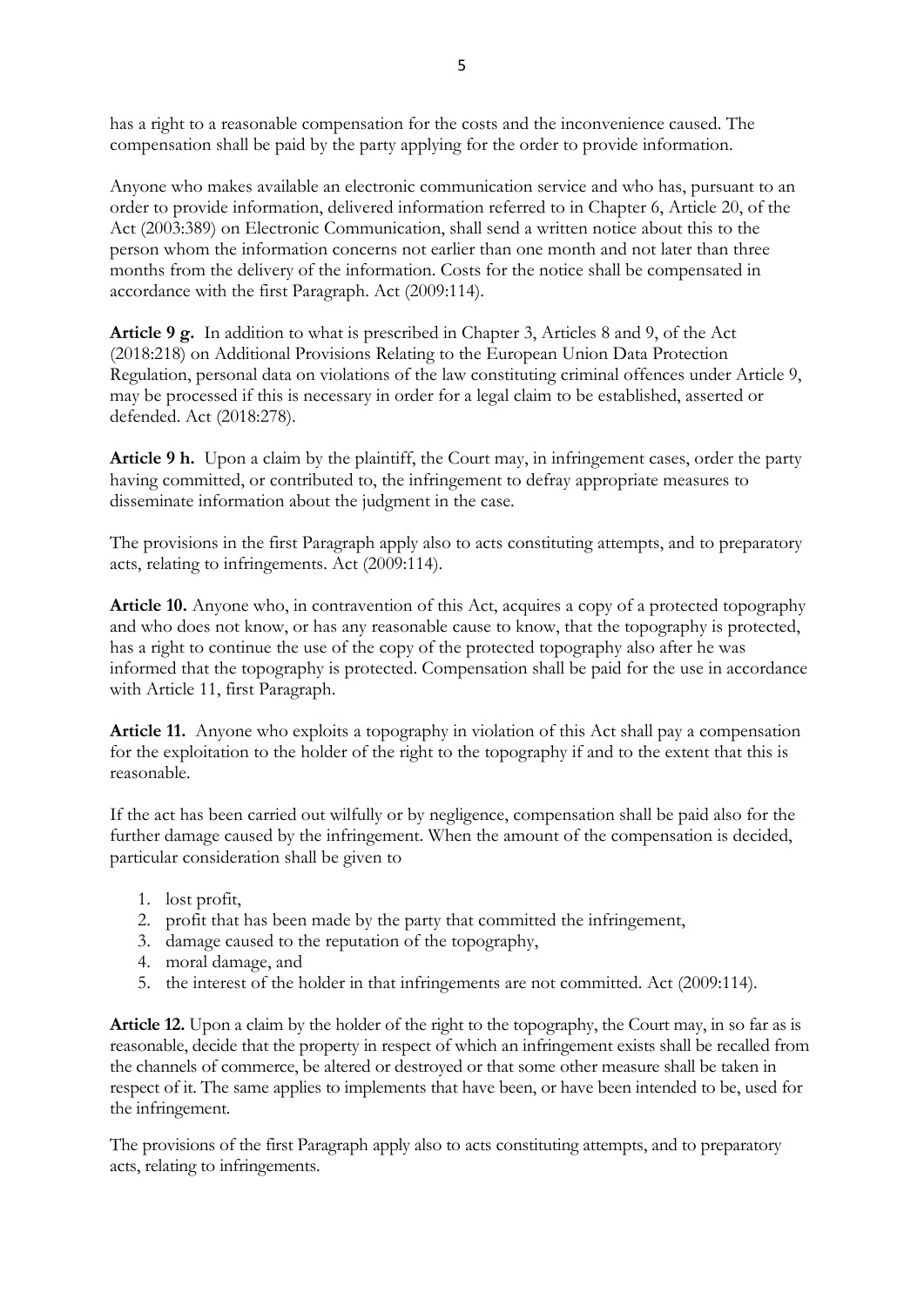A decision on a measure pursuant to the first Paragraph must not imply that the party holding the right to the topography has to pay a compensation to the party against which the measure is directed.

Any measure pursuant to the first Paragraph shall be defrayed by the defendant where there are no specific reasons against it.

No decision referred to in this Article shall be issued, if forfeiture or a measure for the prevention of wrongful acts shall be decided pursuant to Article 9 a or the Criminal Code. Act (2009:114).

**Article 12 a.** If it can reasonably be assumed that someone has committed, or contributed to, an infringement, the Court may, for the purpose of preserving evidence relating to the infringement, order that an investigation be undertaken in respect of that party to search for objects or documents that can be assumed to be of importance for the investigation of the infringement (infringement investigation).

An order for an infringement investigation may be issued only if the reasons speaking in favour of the measure outweigh the inconvenience or other harm that caused to the party against which it is directed or to any other opposite interest.

The provisions in the first and second Paragraphs apply also to acts constituting attempts, and to preparatory acts, relating to an infringement. Act (2009:114).

**Article 12 b.** Issues relating to an infringement investigation may be taken up for consideration only upon a claim by the holder of the topography or by anyone who, pursuant to a license, has a right to exploit the topography. If legal proceedings have not yet been initiated, the petition shall be submitted in writing.

The opposite party shall be given an opportunity to respond before an order for an investigation is issued. If a delay would entail a risk that objects or documents of importance for the inquiry into the infringement would be removed, destroyed or distorted, the Court may, however, immediately issue an order to be valid until otherwise decided.

In other respects, any issue relating to an infringement investigation which arises before legal proceedings have been initiated shall be processed in the same way as if the issue had arisen in the course of legal proceedings. Act (2016: 209).

**Article 12 c.** An order for an infringement investigation may be issued only if the applicant deposits a security at the Court for the damage that may be caused to the opposite party. If the applicant is not able to deposit a security, the Court may liberate the applicant from it. In respect of the type of security, the provisions of Chapter 2, Article 25, of the Enforcement Code apply. The security shall be examined by the Court, unless the opposite party has approved it.

In respect of appeals against the decision by the Court on an infringement investigation and in respect of proceedings in higher Courts the provisions concerning appeal against decisions prescribed in Chapter 15 of the Code of Judicial Procedure apply. Act (1998:1459).

**Article 12 d.** An order on an infringement investigation shall contain information about

- 1. the purpose of the investigation,
- 2. the objects and document which may be searched for, and
- 3. which premises may be searched.

If necessary, the Court shall set also other conditions for the execution of the order. Act (1998:1459).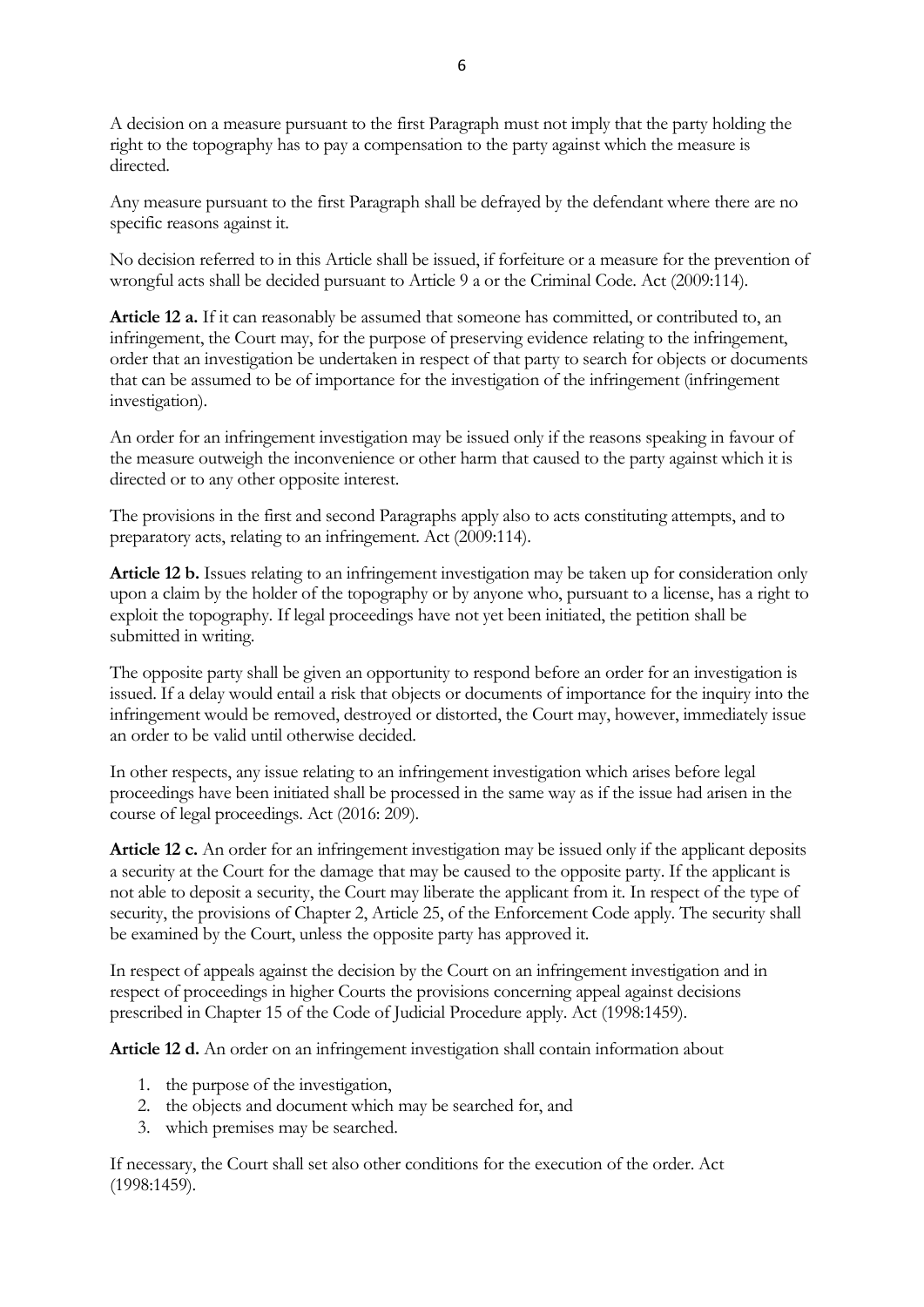**Article 12 e.** An order for an infringement investigation is immediately enforceable. If an application for its execution has not been filed within one month from the order, the order becomes invalid.

Where the applicant does not, within a month from the conclusion of the execution, file an action or initiates in some other manner a proceeding relating to the issue, any measure which has been undertaken in the context of the execution of the infringement investigation shall immediately be invalidated to the extent possible. The same applies if an order for an infringement investigation is invalidated after the execution has been concluded. Act (1998:1459).

**Article 12 f.** An order for an infringement investigation is executed through the Swedish Enforcement Agency in accordance with the conditions prescribed by the Court and in applying Chapters 1 to 3, Chapter 17, Articles 1 to 5, and Chapter 18 of the Enforcement Code. The applicant's opposite party shall be informed about the execution only if the order for an infringement investigation has been issued after hearing the opposite party. The Agency has the right to take photographs and to make video and sound recordings of such objects for which it is authorized to search. The Agency may also make copies of, and extracts from, such documents for which it is authorized to search.

An infringement investigation must not concern written documents referred to in Chapter 27, Article 2, of the Code of Judicial Procedure. Act (2006:713).

**Article 12 g.** The opposite party has the right to summon an attorney when an order for an infringement investigation is to be executed. The execution must not begin before the attorney has arrived. This does, however, not apply if

- 1. the investigation is thereby unnecessarily delayed, or
- 2. there is otherwise a risk that the purpose of the measure will not be achieved.

In the course of the execution the Enforcement Agency is authorized to engage, as necessary, the services of an expert.

The Agency may permit the applicant or a representative of the applicant to attend the investigation in order to provide information. If such a permission is granted, the Agency shall see to it that the applicant or the representative is not being informed about the findings at the investigation more than can be justified by the execution. Act (2006:713).

**Article 12 h.** Photographs and video and sound recordings of objects as well as copies of, and extracts from, documents shall be listed and shall be held available for the applicant and the opposite party. Act (1998:1459).

**Article 13**. Property referred to in Article 12 may be seized, if it can reasonably be assumed that a criminal offence under this Act is taking place. In respect of such seizures, the provisions on seizures in criminal cases in general apply.

**Article 14.** The Patent and Market Court is the competent Court in cases and matters under this Act if they are not to be processed under the Act (1974:271) on Proceedings in Labour Disputes.

The provisions in the Code of Judicial Procedure relating to limitation of the competence of a Court in disputes which have to be initiated otherwise than before a Court shall not apply in respect of a claim for an order to provide information or an infringement investigation. Act (2016:209).

# **Applicability of the Act**

**Article 15.** The Government may, on condition of reciprocity or if it follows from such an agreement with a foreign State or Intergovernmental Organization which has been approved by the